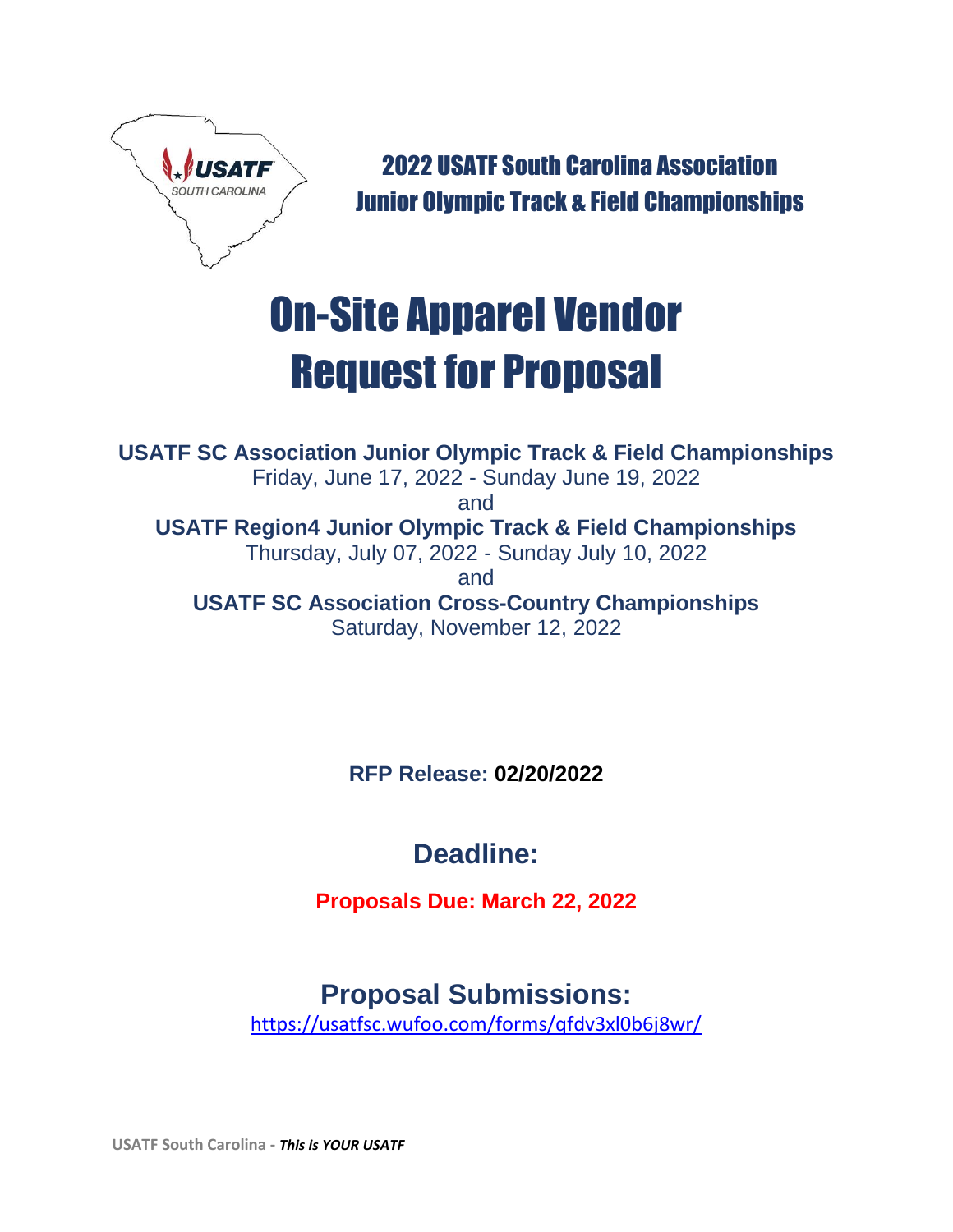



February 20, 2022

Dear Prospective Bidders:

USA Track and Field South Carolina (USATFSC) would like to formally invite you to submit a proposal to be the on-site apparel vendor for the 2022 USATFSC Association Junior Olympic Track & Field Championships, the 2022 USATF Region4 Junior Olympic Track & Field Championships, and the 2022 USATFSC Association Junior Olympic Cross-Country Championships. Both of the Track & Field events are being contested at Winthrop University, in Rock Hill, SC. The location of the Cross-Country Championships has not yet been decided.

2022 USATFSC Junior Olympic Championships – Apparel Vendor RFP

Included in this packet is information about USATF, about USATFSC, detailed information about the championship, requirements necessary to submit a proposal, and a link for proposal submissions.

Proposals are due to USATFSC no later than 11:45pm EDT, March 22, 2022. All proposals shall be reviewed and analyzed by the USATFSC JO Selection Subcommittee (Selection Subcommittee). Final approval rests with the USATFSC Youth Committee. Vendors shall be notified of the selection decision no later than March 30, 2022.

To ensure a first-class championship event for our athletes, teams, coaches, and spectators, it is critical that you reference all topics in the bid documents when preparing your proposal. Thank you for your interest in these events, and USATFSC truly appreciates your consideration of this invitation.

We are fully aware of the time and efforts required in preparing a proposal and are grateful for your consideration and commitment. Should you have any questions or concerns during this process please do not hesitate to contacts us.

USATFSC Youth Committee; USATFSC JO Selection Subcommittee [youth@southcarolina.usatf.org](mailto:youth@southcarolina.usatf.org)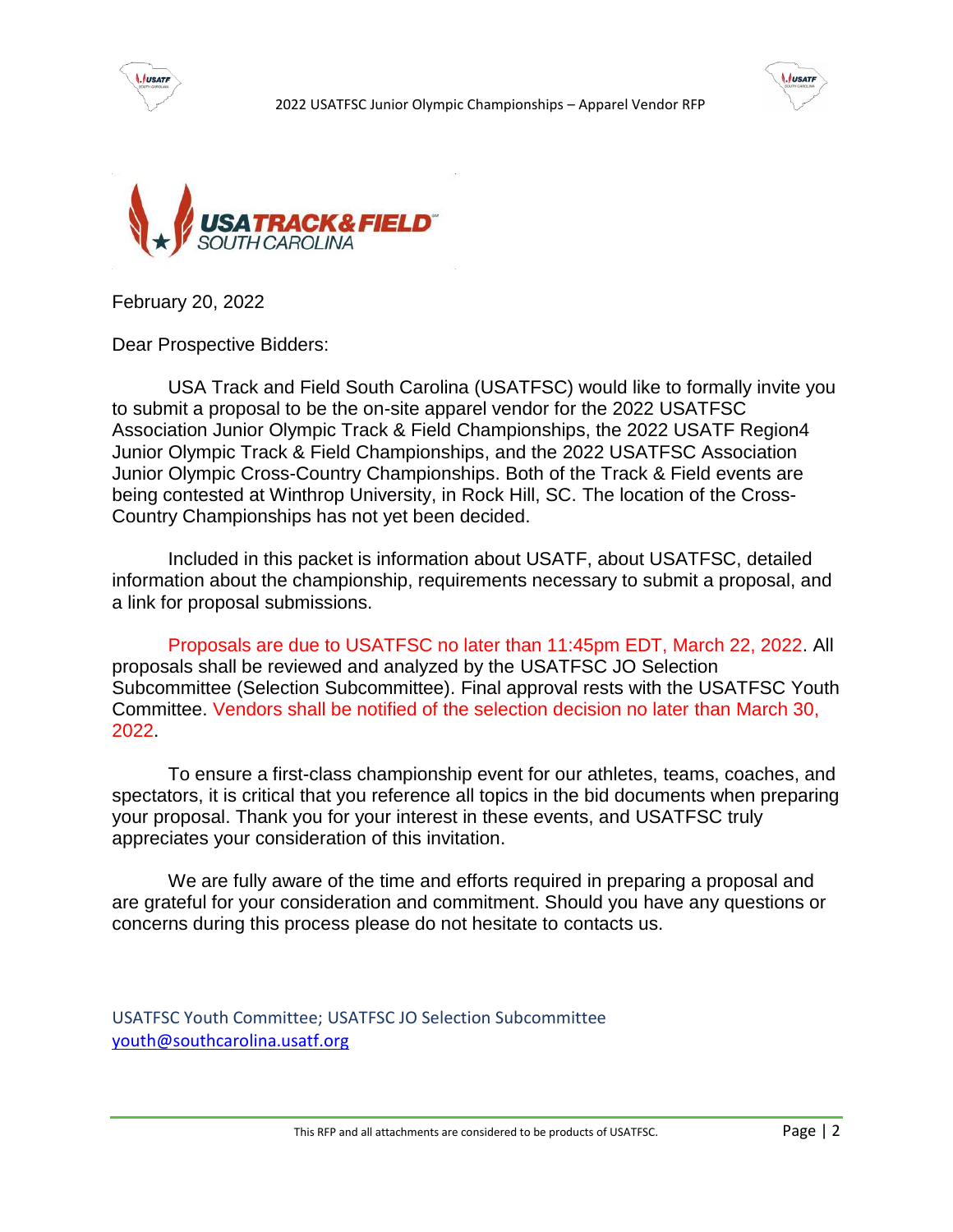



### **Table of Contents**

| Α.  |  |
|-----|--|
| В.  |  |
| C.  |  |
| D.  |  |
| ΙΙ. |  |
| Ш.  |  |
| Α.  |  |
| В.  |  |
| C.  |  |
| D.  |  |
| Ε.  |  |
| F.  |  |
| G.  |  |
| Η.  |  |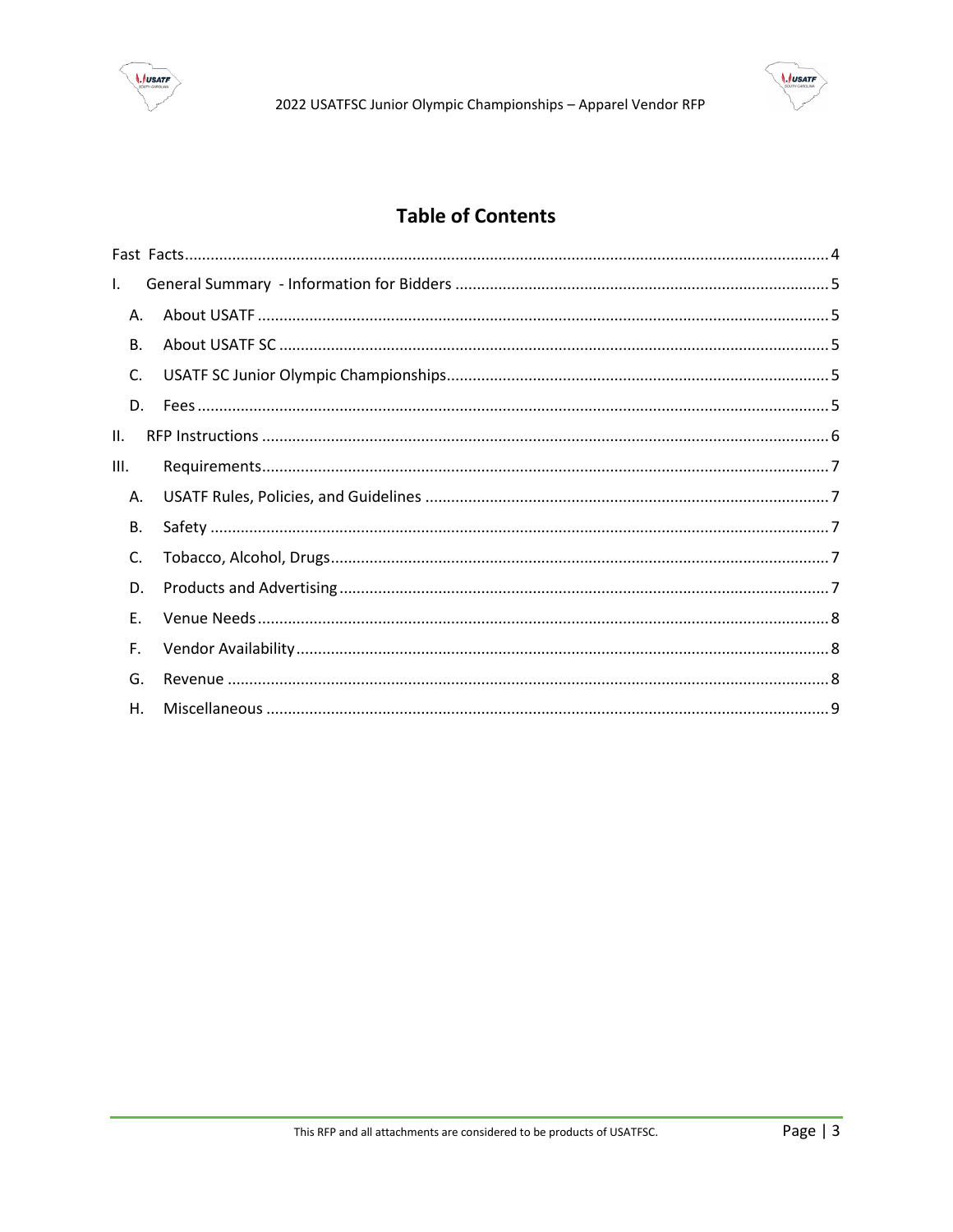



### Fast Facts

<span id="page-3-0"></span>*What:* The USATF Junior Olympic Championships are USATF's premier event for athletes 19 and under. Athletes participate in local events, and the state championships. Athletes that qualify in state (Association) championships throughout the region move on to the USATF Region Championships. Top performing athletes at the regional level qualify for the USATF National Junior Olympic Championships.

#### *When:* Jun 17-19, 2022 – **USATF South Carolina Association Junior Olympic Track & Field Championships**

Jul 07-10, 2022 – **USATF Region4 Junior Olympic Track & Field Championships**

Nov 12, 2022 – **USATF South Carolina Association Cross-Country Championships**

*Where:* **Track & Field Championships** Winthrop University, Irwin Belk Track & Field Complex 1162 Eden Terrace Rock Hill, SC, 29730

#### **Cross-Country Championships**

Location has not yet been determined; will be announced by May 02, 2022.

*How:* Proposals/Bids are submitted electronically no later than **March 22, 2022** at <https://usatfsc.wufoo.com/forms/qfdv3xl0b6j8wr/>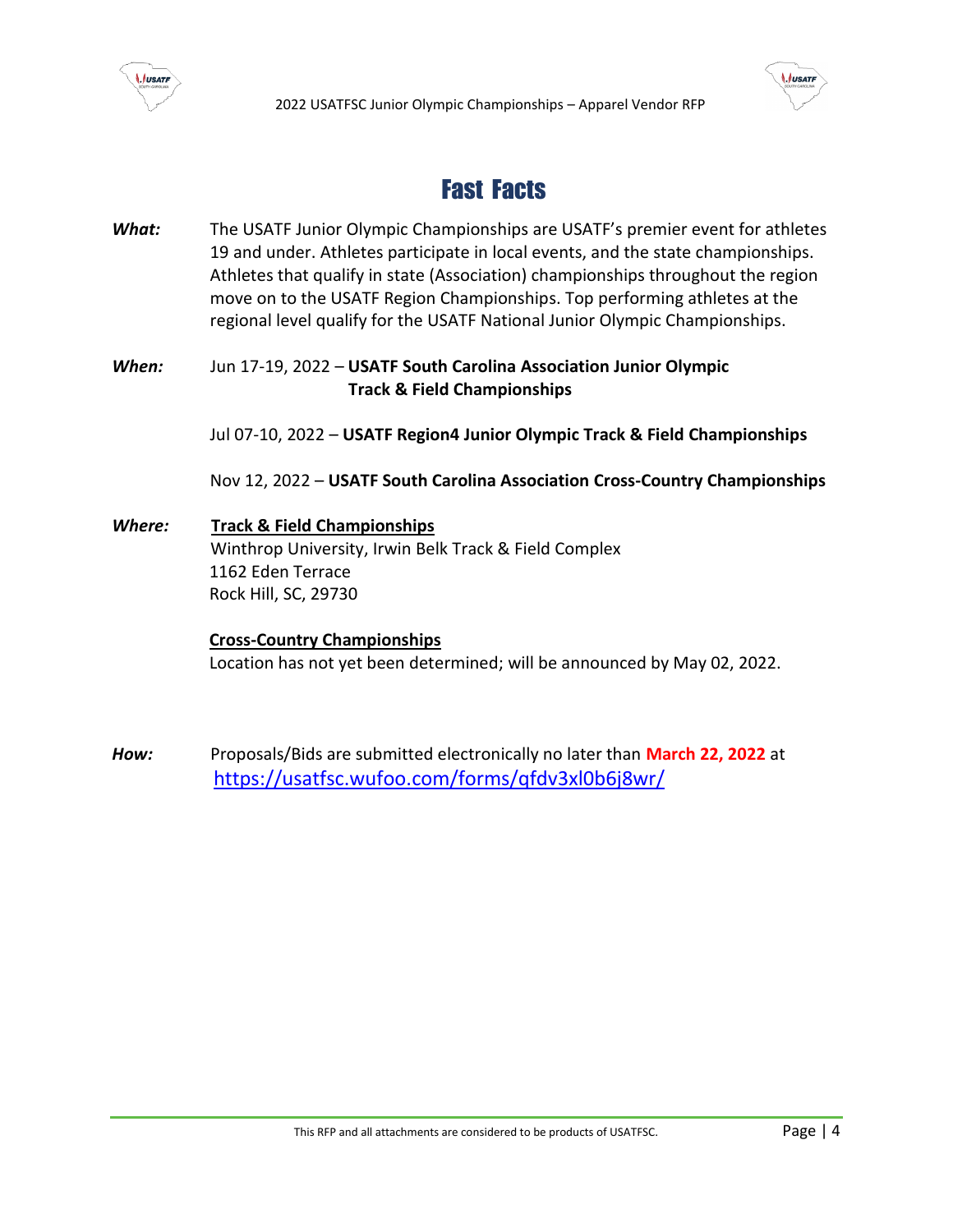### <span id="page-4-0"></span>I. General Summary - Information for Bidders

### <span id="page-4-1"></span>**A. About USATF**

A not-for-profit organization headquartered in Indianapolis, Indiana, USA Track & Field (USATF) is the National Governing Body (NGB) for track & field, long-distance running and race walking in the United States. USATF encompasses the world's oldest organized sports, the mostwatched events of Olympic broadcasts, the No. 1 high school and junior high school participatory sport and more than 30 million adult runners in the United States. USATF consists of 57 member Associations.

### <span id="page-4-2"></span>**B. About USATF SC**

The South Carolina Association is a member association of USA Track & Field (USATF). The South Carolina Association of USATF (USATFSC) oversees and administers state-wide and region-wide programs for all ages in track and field, long distance running, cross country running, trail running, and race walking. USATFSC is committed to promoting fair competition in achieving its purpose of encouraging, improving and promoting amateur Athletics in the State of South Carolina. USATF and its Association Members are non-profit organizations. The USATFSC nonprofit Tax ID number is available on request.

### <span id="page-4-3"></span>**C. USATF SC Junior Olympic Championships**

USA Track & Field of South Carolina (USATFSC) is seeking an on-site apparel vendor for the 2022 USATF South Carolina Junior Olympic Track & Field Championships (USATFSC TF Championships)

- Jun 25-27, 2022 **USATF South Carolina Junior Olympic Track & Field Championship**
- Jul 07-10, 2022 **USATF Region4 Junior Olympic Track & Field Championship**
- Nov 12, 2022 **USATF South Carolina Junior Olympic Cross-Country Championship**

### <span id="page-4-4"></span>**D. Fees**

- 1. USATFSC does not charge a fee to submit an RFP.
- 2. USATFSC does not pay Vendors of on-site custom event apparel at the 2020 Track & Field Championship events.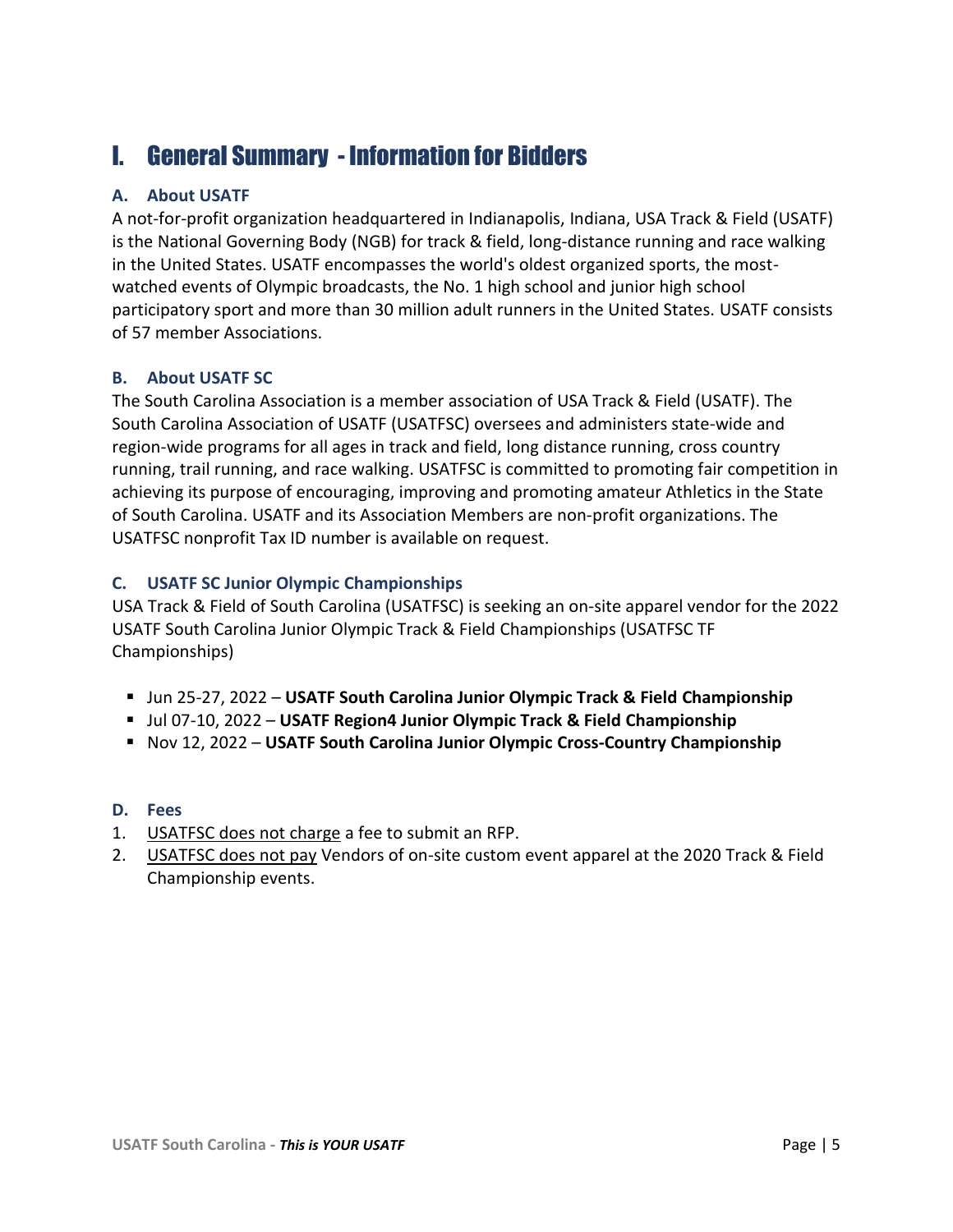



### <span id="page-5-0"></span>II. RFP Instructions

It is important that all prospective bidders review these instructions closely and comply with each specific request. USATFSC will not review submitted proposals that are incomplete and not presented thoroughly.

(*Note: Please label all responses with the appropriate topic heading and numbering scheme.*)

Following is an explanation of the RFP instructions, processes, and USATFSC's expectations of the bidding entity:

- A. As February 2022, all RFP responses and proposals shall be submitted electronically.
- B. All proposals shall be submitted via: <https://usatfsc.wufoo.com/forms/qfdv3xl0b6j8wr/>
- C. Bids and Proposals must be received no later than March 22, 2022.
- D. **All correspondence, including questions and the actual Bid/Proposal must be with**: [youth@southcarolina.usatf.org](mailto:youth@southcarolina.usatf.org)
- E. The subject line of the question email must be: **2022 USATF XC JO : Vendor Question**
- F. **Correspondence or submissions to any email address other than** [youth@southcarolina.usatf.org](mailto:youth@southcarolina.usatf.org) **are deemed invalid.**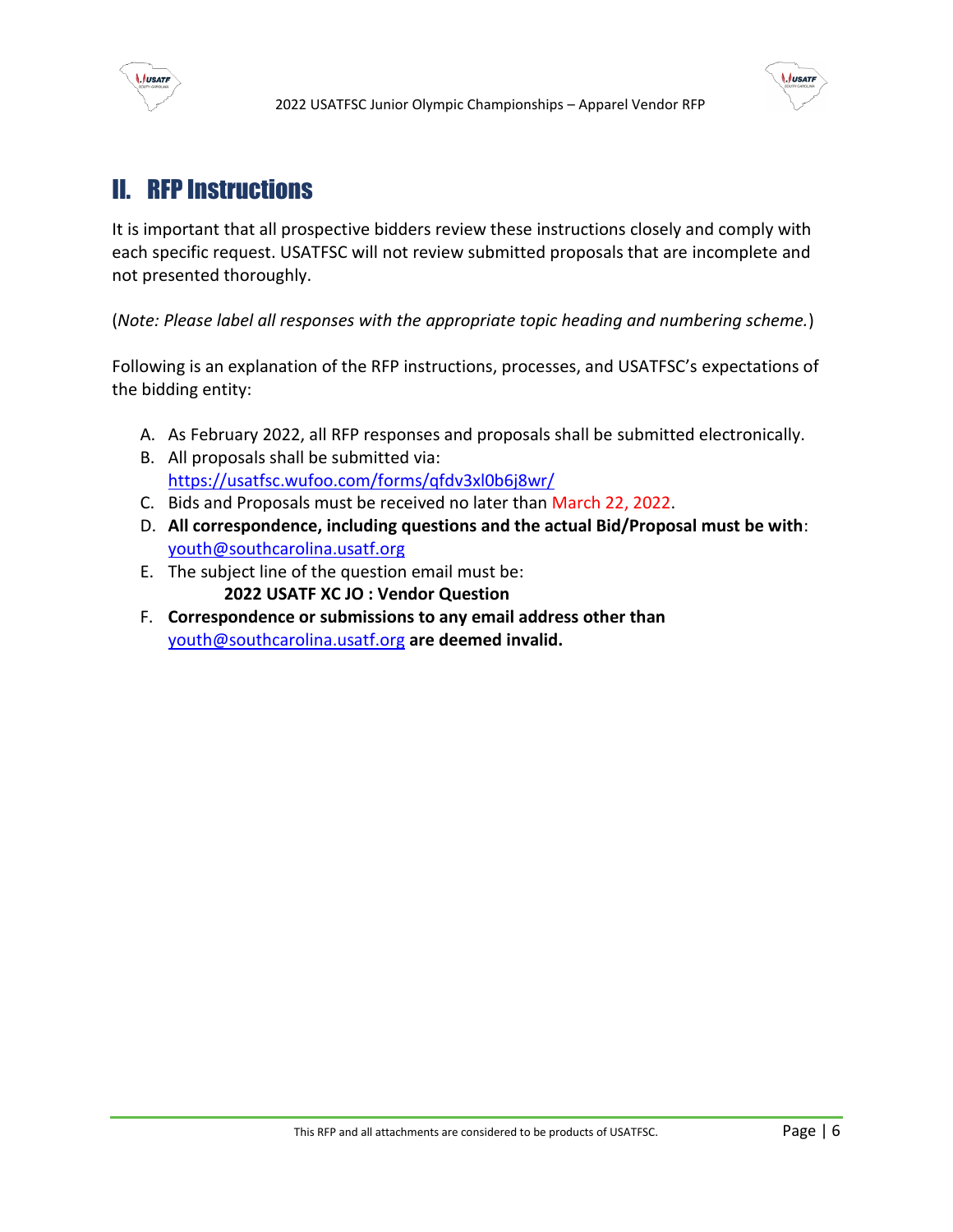



### <span id="page-6-0"></span>III. Requirements

### <span id="page-6-1"></span>**A. USATF Rules, Policies, and Guidelines**

- 1. Vendor shall agree to accept and abide by USATF rules, policies, and guidelines.
- 2. Vendor shall agree to accept and abide by event rules, policies, and guidelines set forth by USATFSC.

### <span id="page-6-2"></span>**B. Safety**

- 1. Vendor must consent to a search of the publicly available Dru Sjodin National Sex Offender Public Website (NSOPW) [\(https://www.nsopw.gov/\)](https://www.nsopw.gov/) provided by the U.S. Department of Justice, for any employee, representative, or contractor that will be present at the Events.
- 2. Vendor shall provide no later than fifteen (15) days in advance of the Events the full legal name and address of any employee, representative, or contractor that will be present at the Events.
- 3. No employee, representative, or contractor of the Vendor that is found in the NSOPW shall be allowed on the premises of the Venue during any USATF or USATFSC sanctioned event.
- 4. No employee, representative, or contractor of the Vendor shall not allow any child or minor not accompanied by a parent or USATF Certified Coach into a trailer, building, or enclosed or concealed area.
- 5. No employee, representative, or contractor of the Vendor shall be alone (in a one-on-one setting) with any child or minor at any time.

### <span id="page-6-3"></span>**C. Tobacco, Alcohol, Drugs**

- 1. Vendor shall not possess alcohol at the Venue or on the Venue premises.
- 2. Vendor shall not consume alcohol at the Venue or on the Venue premises.
- 3. Vendor shall not possess any illegal drugs or drug paraphernalia at the Venue or on the Venue premises.
- 4. Vendor shall not consume or use any illegal drugs at the Venue or on the Venue premises.
- 5. Tobacco products (smokeless and non-smokeless) shall not be used on Venue premises.
- 6. e-Cigarettes or other similar "vaping" devices shall not be used on Venue premises during.
- 7. Tobacco product shall not be visible at the Venue or on the Venue premises.

### <span id="page-6-4"></span>**D. Products and Advertising**

- 1. USATFSC shall have the right to approve or disapprove any item the Vendor sells or proposes to sale.
- 2. USATFSC shall have the right to approve or disapprove any and all advertisement.
- 3. No obscene, profane, or offensive items may be displayed.
- 4. No obscene, profane, or offensive items shall be sold.
- 5. No sexually suggestive items shall be displayed.
- 6. No sexually suggestive items shall be sold.
- 7. No items that promote, condone, and are construed as bullying shall be displayed.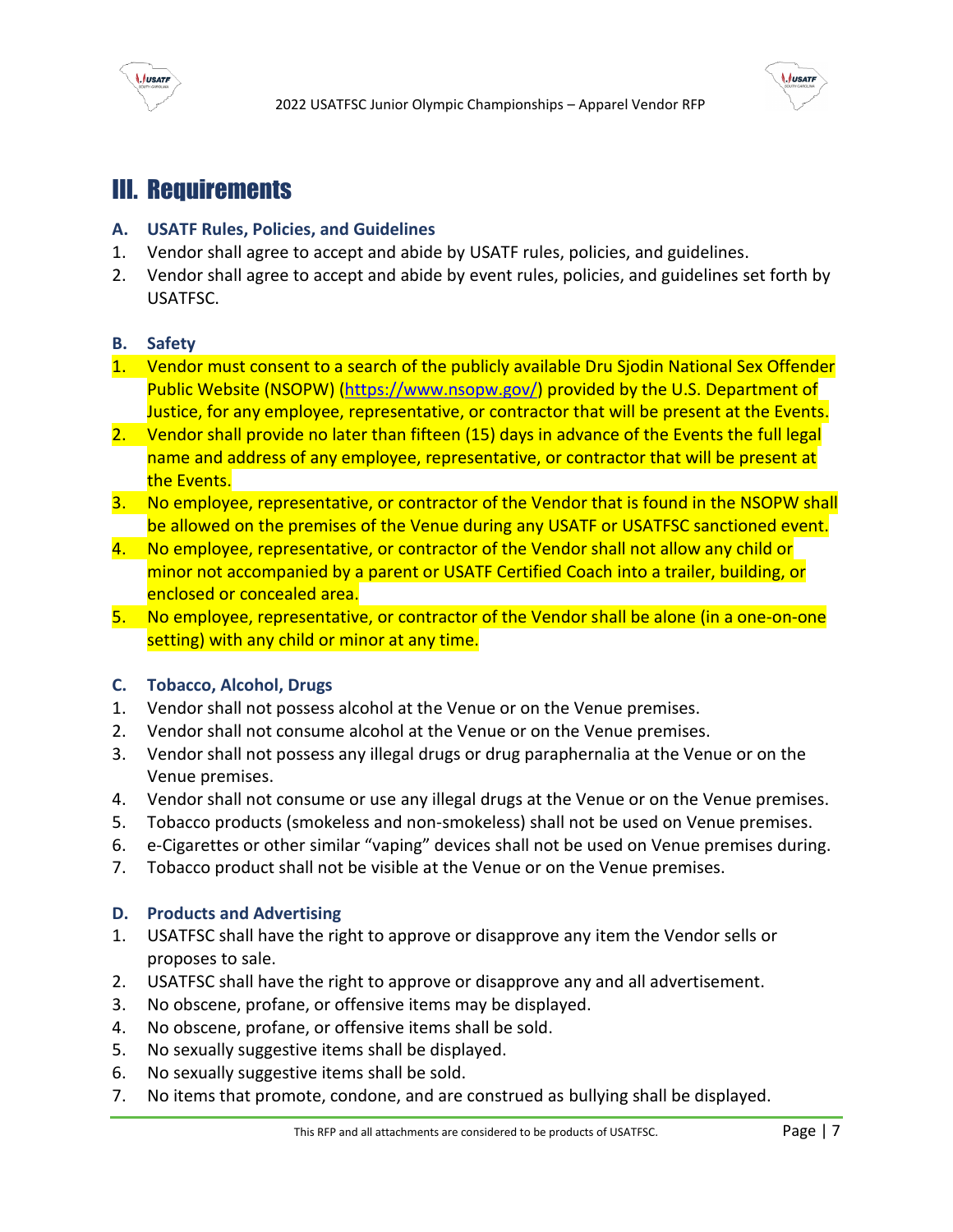



- 8. No items that promote, condone, and are construed as bullying shall be sold.
- 9. No items that negatively portray USATF or USATFSC or any USATF Association shall be displayed.
- 10. No items that negatively portray USATF or USATFSC or any USATF Association shall be sold.
- 11. No items that negatively portray any Athlete or Team shall be displayed.
- 12. No items that negatively portray any Athlete or Team shall be sold.
- 13. No items that negatively portray the Venue shall be sold.

### <span id="page-7-0"></span>**E. Venue Needs**

- 1. Every proposal shall include items required by the vendor:
	- a. **Electrical requirements [***NOTE: Availability cannot be guaranteed***]**
	- b. **Water requirements [***NOTE: Availability cannot be guaranteed***]**
	- c. **Footprint (dimensions: length x width) of space required**
	- d. **Vehicle clearance**
- 2. Every proposal shall include an emergency plan to secure equipment and merchandise in the case of inclement weather or imminent danger.

### <span id="page-7-1"></span>**F. Vendor Availability**

- 1. Vendor shall be on-site, set up, and ready for customers prior to start of competition: Track & Field Meets
	- a. No later than 12:00 ET the first day of competition
	- b. No later than 08:00 ET on subsequent days of competition.

### Cross-Country

- a. No later than 2 hours before competition start.
- 2. The Vendor shall be on-site and open to serve Customers until competition ends: Track & Field Meets
	- a. until 18:00 EDT each day of competition, except the last day of competition.
	- b. until 15:00 EDT on the last day of competition.

### Cross-Country

- a. until the end of competition.
- 3. The Vendor shall not move any vehicle or trailer within the Venue during competition.
- 4. The Vendor shall not move any vehicle or trailer within the Venue until after the Event has concluded, and with approval from USATFSC.

### <span id="page-7-2"></span>**G. Revenue**

- 1. USATFSC shall not disclose with any Vendor the terms or proposals of any other Vendor.
- 2. Each Vendor shall submit a proposal that includes:
	- **USATF South Carolina Junior Olympic Track & Field Championships**
	- **USATF Region4 Junior Olympic Track & Field Championships**
	- **USATF South Carolina Junior Olympic Cross-Country Championships**